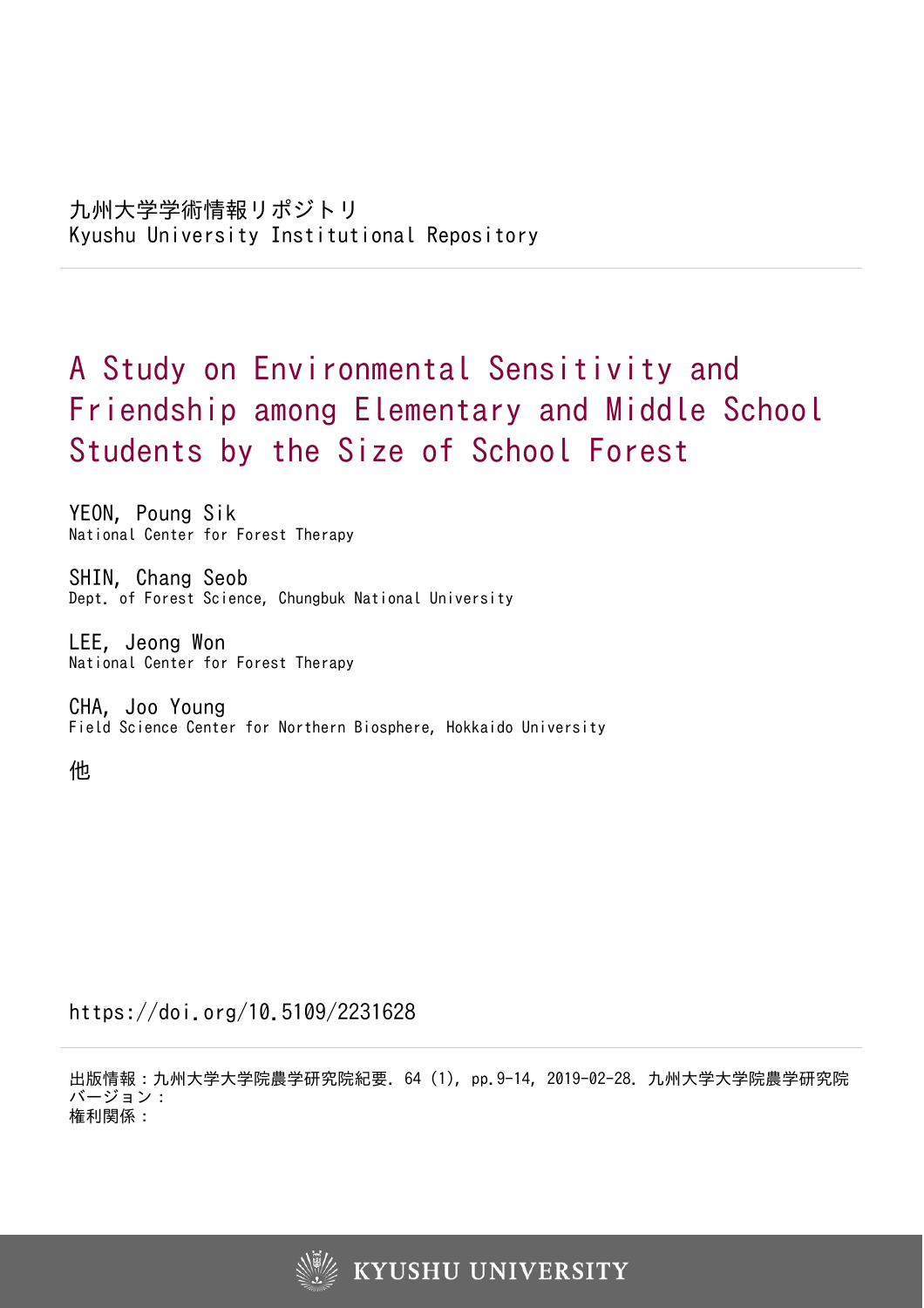# **A Study on Environmental Sensitivity and Friendship among Elementary and Middle School Students by the Size of School Forest**

### Poung Sik YEON<sup>1</sup>, Chang Seob SHIN<sup>2</sup>\*, Jeong Won LEE<sup>1</sup>, **Joo Young CHA3 and Shoji OHGA**

Laboratory of Forest Recources Management, Division of Forest Environmental Sciences, Department of Ago–environmental Sciences, Faculty of Agriculture, Kyushu University, Fukuoka, 811–2415, Japan (*Received October 2, 2018 and accepted November 12, 2018*)

This study attempts to determine the difference in environmental sensitivity and friendship among elementary and middle school students by investigating the geographic areas and size of school forest. For this purpose, self–administered questionnaire surveys were carried out at elementary and middle schools in Chungcheongbuk–do from June to July, 2013. Measuring tools were environmental sensitivity and friendship. The research proves that students attending schools with large school forests had higher environmental sensitivity and better friendship. And students in a city showed higher environmental sensitivity and better friendships than students in a rural area.

**Key words**: School forest size, Environmental sensitivity, Friendship attitudes, Children, Forest

#### INTRODUCTION

Even if the world has tried to solve the growing environmental problems with the development of science and technologies, it has failed. Thus, education has been suggested as a way to change human conscience and ethics. More specifically, an educational activity related to environment is called environmental education, and every effort using it has continued to solve the environmental problems. The ultimate aim of environmental education is to raise eco–friendly people. And for real environmental education, 'things to know' and 'things to act' have to be connected each other. The necessary things to achieve the purpose of environmental education are cognitive education in the classroom and environmental education using a field trip (Adams 1995; Jeong *et al*., 2010). A field trip uses surrounding natural environment and facilities as fields of learning and is able to make students curious and improve their participation. It also provides direct contact with environment to them, which is necessary to develop environmental sensitivity. Recently, the main reason of school violence, one of the most serious problems in Korean society, is that students, who are stressed out and cannot find out the right way to solve their problems, choose suicide or violence against others (Yang 2009). And their stress is mainly caused by the loss of ecological sensitivity by the absence of communion with the nature, anxiety about school grades and school admission, etc.

Previous research on the characteristics of youth

related to school violence shows that rage and aggression are major variables of school violence (Yang 2009). And as one of the solutions to youth problems such as school violence, research on positive effects of forests has been carried out. For example, research on healing forest program to decrease depression and increase self– confidence of youth (Kim *et al*., 2011), research on forest experience program to increase sociality and decrease depression and anxiety (Ulrich *et al*., 1991; Williams and Allen 2012; Wells and Evans 2013), research on the relationship between the area of neighborhood green space and crime occurrence (Kuo and Sullivan 2001; Kim 2004), and etc. Multiple studies have shown the link between mental health and nature environments.

Under the circumstance, in order to use school forest educationally, the movement to make schools eco– friendly has happened everywhere, such as 'school forest decoration,' 'school afforestation,' 'green school decoration,' 'beautiful school making,' 'green school making,' 'school fence removal campaign,' and etc. (Chong 2001). Therefore, the purpose of this research is to determine environmental sensitivity and friendship among elementary and middle school students by the size of school forest in Chungcheongbuk–do and to provide basic information about the necessity of school forest.

#### THEORETICAL BACKGROUNDS

School forest is an artificial outdoor space of a school that has a certain theme and is made of trees appropriate to the school. It is an artificial green space in a school, so it is different from a natural forest (Seo 2010).

Environmental sensitivity is 'empathy for the environment or an individual empathetic view about the environment' (Sivek 2002). It is an affective attribute, and it shows the subconscious mind. So, it is different from a cognitive attribute, such as knowledge or function of the environment.

<sup>1</sup> National Center for Forest Therapy, Yeongju, 36043, Republic of Korea

<sup>2</sup> Dept. of Forest Science, Chungbuk National University, Cheongju, 28644, Republic of Korea

<sup>3</sup> Field Science Center for Northern Biosphere, Hokkaido University, Sapporo, 060–0809, Japan

<sup>\*</sup> Corresponding author (E–mail: sinna@chungbuk.ac.kr)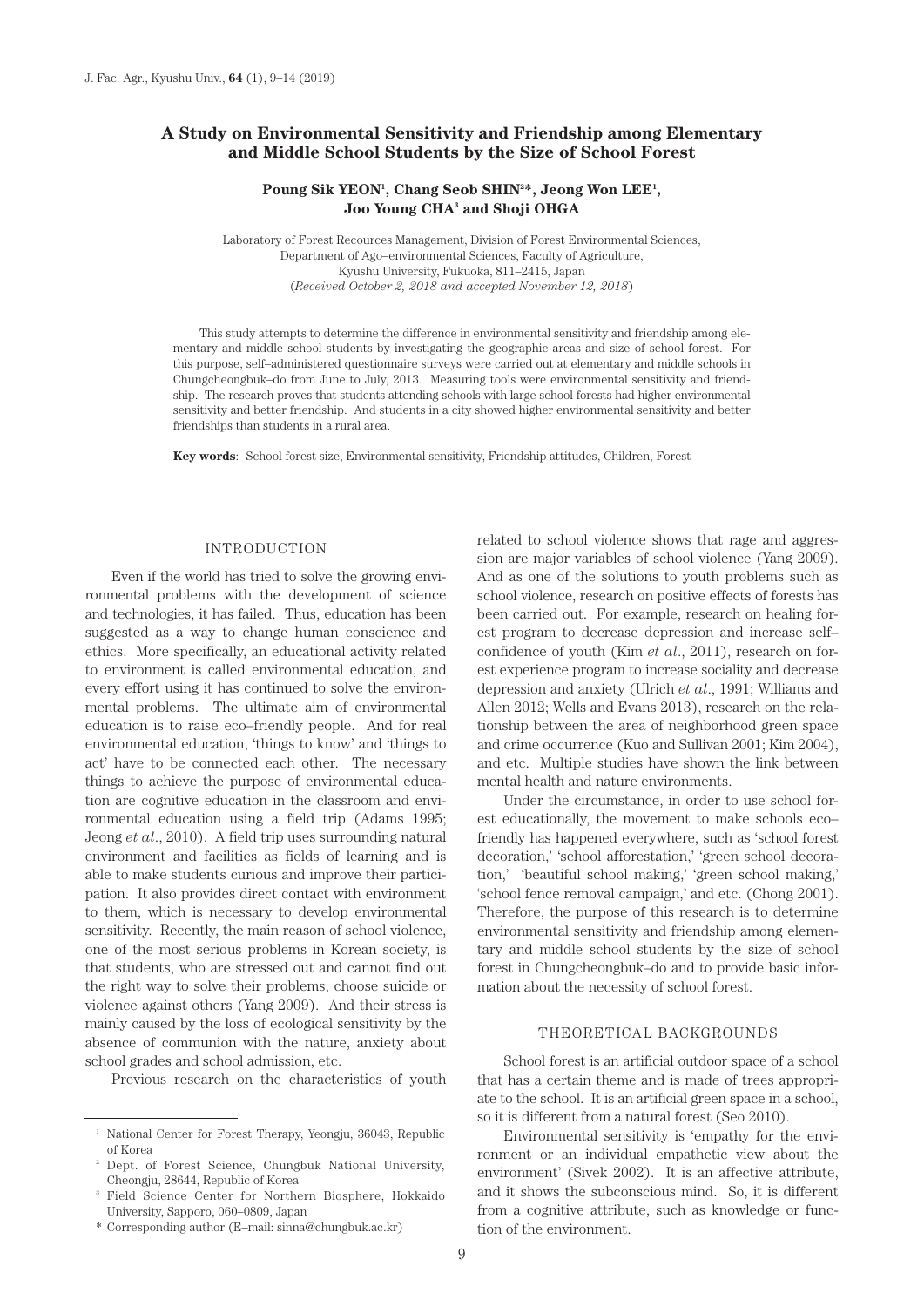The sociality of children is much affected by a peer relationship, that is to say, friendship. The importance of relationships in a peer group has been attracted a lot of attention recently. A basic factor of friendship among children is that they like each other, feel pleasure, and amicably interact with each other (Howers 1983). Therefore, according to him, friendship among children means a loving relationship. In addition, friendship is a mutual social relationship between two individuals. They like each other and their relationship is made by a free choice on equal ground. And the relationship is informal and needs social understanding. Therefore, through friendship, children can develop emotional stability, gain amicable working experience with others, and take the chance to improve social skills by their advanced hospitality and understanding (Jin 2004).

The growing interest in children's outdoor play is proven by the number of research on children's outdoor play; however, most have focused on the Forest School approach (O'Brien and Murray 2007; O'Brien 2009), promotion of children's learning (Trisha and Jane 2007), and benefits of children's mental, physical, and social aspects (Hower 1983; Valentine and McKendrick 1997; Tranter and Pawson; 2001; Sivek 2002; Clements 2004; Jin 2004; O'Brien 2009). For instance, the study by Tranater and Pawson (2001) suggested that children's contact with outdoor environment benefits not only children but also the whole community through social, economic, and educational aspects, in raising children's environmental awareness, expanding outdoor opportunities, and improving the quality of life. Also, O'Brien (2009) revealed that children's contacts to nature improved confidence, concentration, motivation, communication, language, and physical abilities. Kellie *et al*. (2011) found that nature developed children's imaginative play, positive relationships, and place of learning. For effective outdoor use, this study stated that early childhood centers are necessary for providing children with contact with nature and helping teachers to improve relationships between children and nature.

However, compared to previous generations, children's outdoor experiences are declining in spite of its physical, mental, and social development (Valentine and McKendrick 1997; Clements 2004). For this reason, researchers proposed that parents' concerns over traffic safety and stranger danger have led to a sharp decline in outdoor play. Clements (2004) conducted a survey over 800 mothers across the U.S., comparing their childhood outdoor play with that of their own children. The results showed that 70% of the mothers in their childhood had every day outdoor play, while 31 percent of their children did the same. 82% of the mothers reported safety and crime as reasons that prevented their children from outdoor play. In addition, Valentine and McKendrick's (1997) research on changes in children's outdoor play behaviors explained that children's leisure time was spent significantly indoors and engaged in outdoor scheduled activities. The authors found that parental concerns about children's outdoor play have heightened due to danger from road safety and strangers, regardless of whether the adequate play facilities. For safety reasons, children are more likely to play outdoors in situations in which they are under adult supervision, such as institutionalized places, close–to–home areas, and private gardens. If there are adequate play options in a neighborhood, then children would use them and would have no need to play outdoors or further away from home (Valentine and McKendrick 1997).

Despite the importance of children's outdoor play, there are only limited number of studies focusing on the geographical environments and the size of school forests in terms of rural and urban areas for the impacts of the outdoor behaviors. Few studies examined the differences in geographic areas, such as urban and rural areas, may result in a different level of outdoor activity, a lower level of outdoor activity in rural youths than those in urban (Sjolie 2000; Sjolie and Thuen 2002). For instance, Sjolie and Thuen's (2002) study looked at both urban and rural youths spent higher portion of time on inactive activities (watching TV, playing games) than on outdoor activities (walking, cycling). Even though there was no difference in the behavior patterns and the geographic areas, the median distance of urban youth was triple times higher on the walking and cycling to school than that of rural youth, revealing the urban youth walked or cycled more than the rural youths.

To reiterate, while many studies have acknowledged the significance of children's contact with the nature, it is more and more decreased due to children's reduced access to the outdoors (Sjolie and Thuen 2002; Kellie *et al*., 2011). Thus, there is a need to explore how children's outdoor play in the nature would influence children's environmental sensitivity and friendship. To apply outdoor play into the institutionalized setting as Valentine and McKendrick's (1997) suggestion, the current study adopted school forests to develop children's environmental and social development through outdoor play. Thus, an understanding of the natural living environments in terms of geographical areas and the size of school forests is necessary to environmental sensitivity as well as friendships related to outdoor play behaviors among children.

#### METHODS

For this research, 14 elementary schools with large school forest in 8 cities and counties and 12 ones with small school forest in 5 cities and counties were selected and examined. In the case of middle school, 11 middle schools with large school forest in 7 cities and counties and 10 ones with small school forest in 5 cities and counties were selected and examined.

This research was conducted with self–administered questionnaire surveys at elementary and middle schools in Chungcheongbuk–do from June 17 to July 17, 2013. The surveys were carried out by 6 previously–educated surveyors. They visited each school in person, explained about the purpose of the research and questions on the questionnaire, and made students complete the questionnaire for themselves. Major measuring items were 15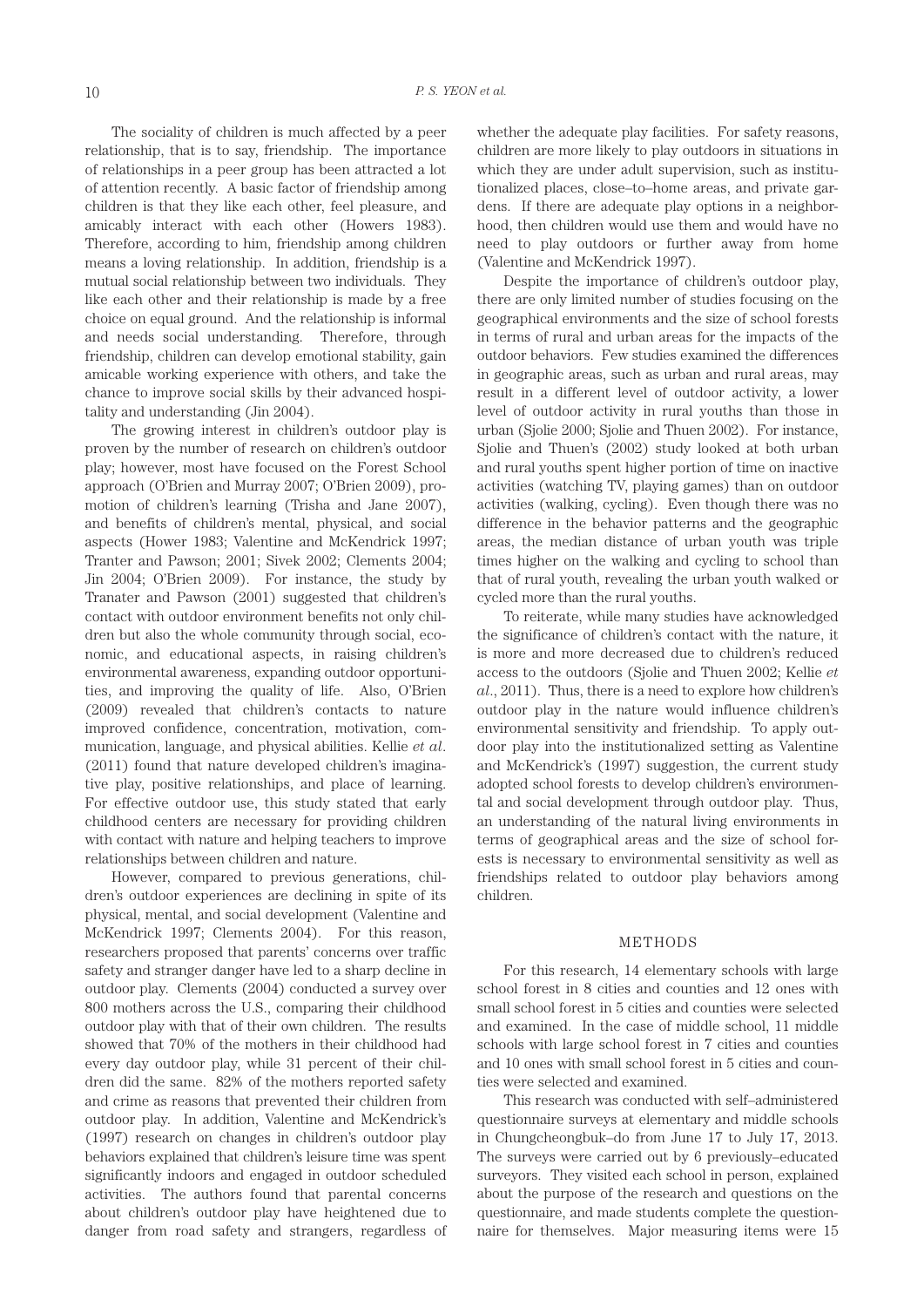environmental sensitivity questions and 20 friendship questions. After the survey, 2,302 questionnaires were finally used (1,028 of elementary school students and 1,274 of middle school students) excluding insincere ones.

#### **Measuring tools**

## *Environmental sensitivity*

To measure environmental sensitivity, 'a test tool for measuring environmental sensitivity' made by Lee, Jae– Boong and Lee, Du Gon was used (2006). The person, who has high environmental sensitivity, cares for the natural environment, prefers activities in the nature, is aware of and sensitive to environmental pollution and destruction, and advocates making artificial environments which gives consideration to the harmony between the natural scenery and wildlife. The questionnaire consists of 15 questions, and 4 among them are reverse ones. The total Crobach's α coefficient is .749.

#### **Friendship**

A friendship test used a questionnaire made by Kim, Young–Jin to check the existence of a friend and trust in a friend, continuance of friendship, adaptation, and cohabitation with a friend (Kim 2005). The questionnaire consists of 4 sections and 20 questions, and Cronbach  $\alpha$ coefficient is .89. Responses of the test use the 5–point Likert scale according to the level of an accord between questions and their attitude. And negatively worded questions were scored reversely.

#### **The analysis of the data**

Using a SPSS (Statistical Package for Social Science) 18.0 program, a crossover analysis was conducted to determine the present condition of school forest, the level of satisfaction, and perceptions and attitudes towards school forest. And t–test was also carried out to analyze the difference of environmental sensitivity and friendship related to school forest among respondents.

#### RESULTS

#### **Analysis of the effects by the size of school forest**

T–test was carried out to determine whether the difference of environmental sensitivity and friendship existed or not between schools with large school forest and schools with small one. The results show that environmental sensitivity and friendship were higher at schools with large school forest (Table 1). With reliability of 95%, P value of environmental sensitivity was .002( $p < .05$ ), and P value of friendship was .000( $p < .001$ ) by the size of school forest.

#### **Analysis of environmental sensitivity and friendship at elementary schools**

Environmental sensitivity and friendship among elementary school students by the size of school forest in cities and counties was analyzed. The results of the t– test show that in the cities, environmental sensitivity and friendship were statistically different by the size of school forest. However, in the counties, they were not (Table 2).

Table 1. Environmental sensitivity and friendship by the size of school forest (total)

|                              | The size of<br>school forest | n     | Mean  | <b>SD</b> |       | $P$ value        |
|------------------------------|------------------------------|-------|-------|-----------|-------|------------------|
| Environmental<br>sensitivity | Large                        | 1,284 | 54.24 | 6.798     | .232  | $.002*$          |
|                              | Small                        | 1.018 | 53.39 | 6.429     |       |                  |
| Friendship                   | Large                        | 1,284 | 74.19 | 9.948     | 3.657 | $.000^{\dagger}$ |
|                              | Small                        | 1,018 | 72.68 | 9.733     |       |                  |

\*p<.05, †p<.001

Table 2. Environmental sensitivity and friendship by city and county (elementary school)

| Area   | The size of<br>school forest | n   | Mean  | SD     | U.    | $P$ value |
|--------|------------------------------|-----|-------|--------|-------|-----------|
| City   | Large                        | 200 | 56.16 | 6.978  | 3.054 | $.002*$   |
|        | Small                        | 294 | 54.17 | 7.218  |       |           |
| County | Large                        | 349 | 55.48 | 6.775  | 1.889 | .059      |
|        | Small                        | 185 | 54.35 | 6.283  |       |           |
| City   | Large                        | 200 | 76.93 | 10.927 | 3.186 | $.002*$   |
|        | Small                        | 294 | 73.95 | 9.667  |       |           |
| County | Large                        | 349 | 74.82 | 11.003 | 1.366 | .173      |
|        | Small                        | 185 | 73.48 | 10.333 |       |           |
|        |                              |     |       |        |       |           |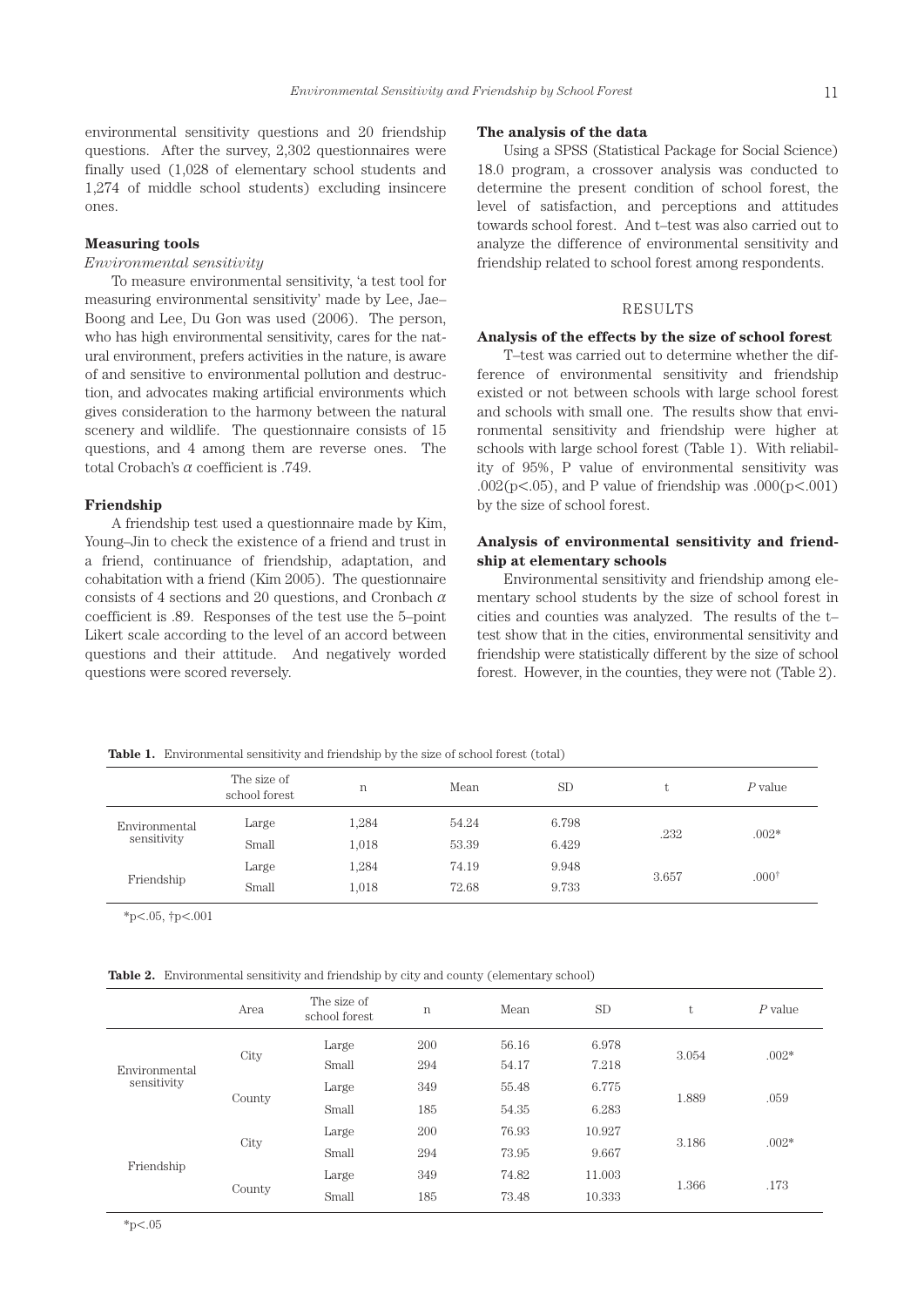# **Analysis of environmental sensitivity and friendship at middle schools**

Environmental sensitivity and friendship among middle school students by the size of school forest in cities and counties was analyzed. The results of the t–test show that in the cities, environmental sensitivity and friendship were statistically different by the size of school forest. However, in the counties, they were not (Table 3).

# **Analysis of sub–factors of environmental sensitivity**

Environmental sensitivity consists of 5 sub–factors, that is 'natural environment,' 'activities in the nature,' 'artificial environment,' 'environmental destruction,' and 'environmental pollution.' The research shows that there was statistically significant difference in 'natural environment,' 'artificial environment,' and 'environmental

**Table 3.** Environmental sensitivity and friendship by city and county (middle school)

| Tool                         | Area   | The size of<br>school forest | $\mathbf n$ | Mean  | SD     | t       | $P$ value |
|------------------------------|--------|------------------------------|-------------|-------|--------|---------|-----------|
| Environmental<br>sensitivity |        | Large                        | 557         | 53.20 | 6.734  | 2.664   | $.008*$   |
|                              | City   | Small                        | 240         | 51.87 | 5.864  |         |           |
|                              | County | Large                        | 178         | 52.89 | 5.925  | $-.651$ | .515      |
|                              |        | Small                        | 299         | 53.26 | 5.901  |         |           |
| Friendship                   |        | Large                        | 557         | 73.48 | 8.867  | 3.036   | $.002*$   |
|                              | City   | Small                        | 240         | 71.41 | 8.717  |         |           |
|                              | County | Large                        | 178         | 72.10 | 9.103  | .165    |           |
|                              |        | Small                        | 299         | 71.94 | 10.035 |         | .869      |

 $*_{p<.05}$ 

**Table 4.** Analysis of sub–factors of environmental sensitivity by the size of school forest

| Kind of<br>school | Sub-factor                  | The size of<br>school forest | $\mathbf n$ | Mean  | <b>SD</b> | t       | $P$ value |
|-------------------|-----------------------------|------------------------------|-------------|-------|-----------|---------|-----------|
|                   | Natural                     | Large                        | 549         | 12.57 | 1.850     | 3.743   | $.000*$   |
|                   | Environment                 | Small                        | 479         | 12.11 | 2.048     |         |           |
|                   | Activities in the<br>nature | Large                        | 549         | 9.18  | 2.112     | 1.624   | .105      |
|                   |                             | Small                        | 479         | 8.96  | 2.241     |         |           |
|                   | Artificial                  | Large                        | 549         | 11.44 | 1.961     |         | $.001*$   |
| Elementary        | Environment                 | Small                        | 479         | 11.01 | 2.143     | 3.373   |           |
| school            | Environmental               | Large                        | 549         | 11.42 | 1.959     | 2.004   | .045      |
|                   | destruction                 | Small                        | 479         | 11.18 | 1.934     |         |           |
|                   | Environmental<br>pollution  | Large                        | 549         | 11.09 | 1.735     | 1.321   | .187      |
|                   |                             | Small                        | 479         | 10.95 | 1.664     |         |           |
|                   | Total                       | Large                        | 549         | 55.73 | 6.851     | 3.481   | $.001*$   |
|                   |                             | Small                        | 479         | 54.24 | 6.866     |         |           |
|                   | Natural<br>Environment      | Large                        | 735         | 11.82 | 1.995     | 1.626   | .104      |
|                   |                             | Small                        | 539         | 11.64 | 1.907     |         |           |
|                   | Activities in the           | Large                        | 735         | 8.37  | 2.060     | $-.794$ | .428      |
|                   | nature                      | Small                        | 539         | 8.46  | 1.915     |         |           |
|                   | Artificial<br>environment   | Large                        | 735         | 10.83 | 2.017     | .474    | .636      |
| Middle            |                             | Small                        | 539         | 10.78 | 1.893     |         |           |
| School            | Environmental               | Large                        | 735         | 10.96 | 1.955     | 1.217   | .224      |
|                   | destruction                 | Small                        | 539         | 10.83 | $1.867\,$ |         |           |
|                   | Environmental               | Large                        | 735         | 11.12 | 1.751     | 2.225   | $.026*$   |
|                   | pollution                   | Small                        | 539         | 10.90 | 1.604     |         |           |
|                   | Total                       | Large                        | 735         | 53.13 | 6.545     | 1.372   | .170      |
|                   |                             | Small                        | 539         | 52.64 | 5.919     |         |           |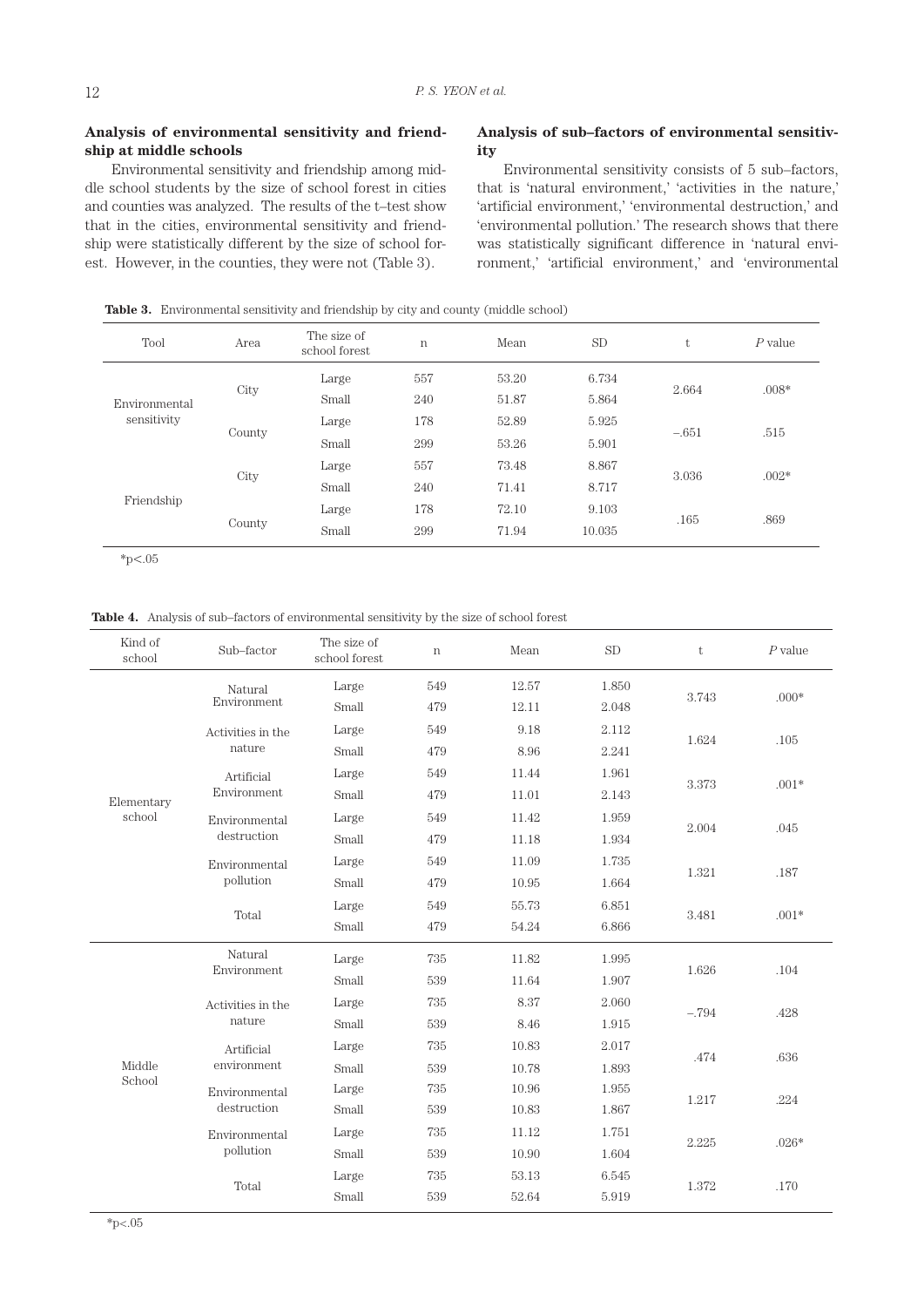| Kind of<br>school | Sub-factor                          | The size of<br>school forest | $\mathbf n$ | Mean  | <b>SD</b> | t     | $P$ value          |
|-------------------|-------------------------------------|------------------------------|-------------|-------|-----------|-------|--------------------|
|                   | Existence of and                    | Large                        | 549         | 23.70 | 4.353     | 2.904 | $.004*$            |
|                   | trust in friend                     | Small                        | 479         | 22.94 | 3.967     |       |                    |
|                   | Continuance of                      | Large                        | 549         | 23.24 | 3.833     | 2.238 | $.025*$            |
|                   | friendship                          | Small                        | 479         | 22.72 | 3.581     |       |                    |
| Elementary        | Adaptation between                  | Large                        | 549         | 17.36 | 3.062     |       | .113               |
| school            | friends                             | Small                        | 479         | 17.06 | 2.938     | 1.585 |                    |
|                   | Cohabitation with                   | Large                        | 549         | 10.20 | 2.389     | 1.649 | .099               |
|                   | friend                              | Small                        | 479         | 9.96  | 2.320     |       |                    |
|                   | Total                               | Large                        | 549         | 75.59 | 11.012    | 2.767 | $.006*$            |
|                   |                                     | Small                        | 479         | 73.77 | 9.921     |       |                    |
|                   | Existence of and<br>trust in friend | Large                        | 735         | 22.49 | 3.364     | 1.717 | .086               |
|                   |                                     | Small                        | 539         | 22.14 | 3.721     |       |                    |
|                   | Continuance of                      | Large                        | 735         | 22.43 | 3.513     |       | $.012*$            |
|                   | friendship                          | Small                        | 539         | 21.92 | 3.535     | 2.519 |                    |
| Middle<br>School  | Adaptation                          | Large                        | 735         | 16.88 | 2.698     | 2.025 |                    |
|                   | between friends                     | Small                        | 539         | 16.56 | 2.879     |       |                    |
|                   | Cohabitation with                   | Large                        | 735         | 9.64  | 2.156     | .963  | .336               |
|                   | friend                              | Small                        | 539         | 9.52  | 2.047     |       |                    |
|                   | Total                               | Large                        | 735         | 73.14 | 8.938     | 2.765 | $.043*$<br>$.006*$ |
|                   |                                     | Small                        | 539         | 71.71 | 9.466     |       |                    |

**Table 5.** Analysis of sub–factors of friendship by the size of school forest

 $*p<.05$ 

destruction' at elementary schools (Table 4). In the case of middle school, there was remarkable difference in 'environmental pollution.'

#### **Analysis of sub–factors of friendship**

Friendship consists of 4 sub–factors, that is 'the existence of a friend and trust in a friend,' 'continuance of friendship,' 'adaptation between friends,' and 'cohabitation with a friend.' The research shows that there was statistically significant difference in 'the existence of a friend and trust in a friend' and 'continuance of friendship' at elementary schools (Table 5). In the case of middle school, there was difference in 'continuance of friendship' and 'adaptation between friends.'

#### CONCLUSTIONS

This research was conducted in order to find out the difference in environmental sensitivity and friendship among elementary and middle school students by the size of school forest. The results of the research show that students attending schools with large school forests had higher environmental sensitivity and friendship. And students attending schools in the cities had higher environmental sensitivity and friendship than students in the counties did. A county is less developed and has much more natural environment than a city. And students in a city relatively do not have many chances to be in the forest. Therefore, their environmental sensitivity and friendship seem to be largely influenced by school forests.

The results prove that the size of school forest could affect environmental sensitivity and friendship among elementary and middle school students. It means that if the size of school forest is reduced to build up a new facility, it could negatively affect students. School forests need to be protected because it could be a useful space for students to learn about the environment and get along well with other students.

With this research, it was proved that the size of school forest could affect environmental sensitivity and friendship among elementary and middle school students in Chungcheongbuk–do. And further research on high school students and other schools in other cities and counties should be conducted.

#### AUTHOR CONTRIBUTIONS

P. S. YEON designed the study and wrote the paper. J. W. LEE performed the questionnaire surveys. C. S. SHIN and J. Y. CHA performed data analysis. C. S. SHIN and S. OHGA designed the study, supervised the work. All authors assisted in editing the manuscript and approved the final version.

#### REFERENCES

Adams, E. 1996 Learning through landscapes. Ecology in